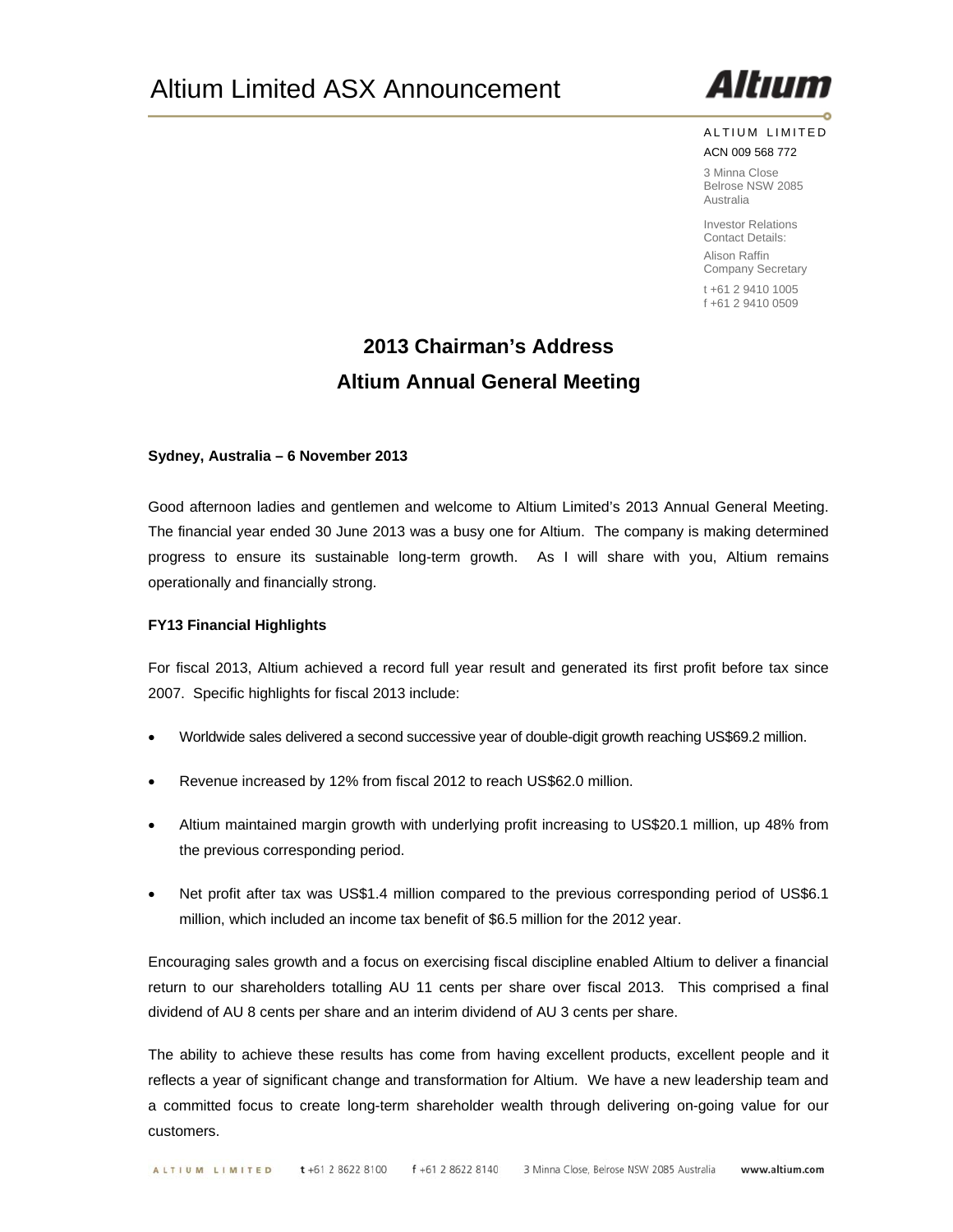

Altium's business today is truly global, with 85+ partners and resellers worldwide. This provides Altium with substantial reach and delivers diversified earnings. During fiscal 2013, all regions achieved double-digit sales growth, with the exception of APAC which achieved 9% growth.

Subscription revenue is a key part of our strategy for generating a predictable revenue stream. Increasing the number of subscribers to Altium Designer remains a strong focus for Altium. During fiscal 2013, Altium's subscription revenue continued to grow to represent 47% of total 2013 sales.

Altium maintains a strong financial position. Our cash balance as at 30 June 2013 increased 11% from the previous year to \$US14.8 million. This reflects Altium's focus on maintaining a strong cashflow, and proactively managing cash resources to meet planned and unexpected expenditures. Altium's approach to capital management is underpinned by its aim to provide a strong financial return to shareholders, through dividends.

#### **Innovative Technology & Market Opportunity**

Altium continues to invest in its core competency as a leading provider of printed circuit board (PCB) design, electronics design and embedded system development software.

During fiscal 2013, Altium furthered the development of its technology. This included laying the foundation for opening up Altium's design platform to its customers, industry partners and third-party developers. This is enabling Altium to extend its reach beyond its user community into industry partner communities and has laid the foundation to enable the formation of strategic partnerships with additional key players within the industry.

Altium's design platform introduces enterprise level server infrastructure, providing design data management, and the foundation for collaboration and project management for engineering teams. During fiscal 2013 Altium also launched the Altium Vault Server. Altium vaults form the heart of the company's smart data management technologies. AVS is a powerful engineering content management solution that delivers high integrity, smart design and product data management by providing storage, formal revision management, supply chain intelligence and lifecycle state management. This eliminates risks inherent when working with electronics design data.

As a further hallmark of Altium's transformation, our R&D team has committed to three fixed annuallyrecurring product releases. This is aimed at supporting our product development strategy and to provide predictability to our customers.

Going forward, our product development strategy is focused on "Closing the Capability Gaps" with highend design tools (characterized by high dollars and low volume). We are also focused on the needs of the entry level market (characterized by low dollars and high volume). Additionally, we will focus on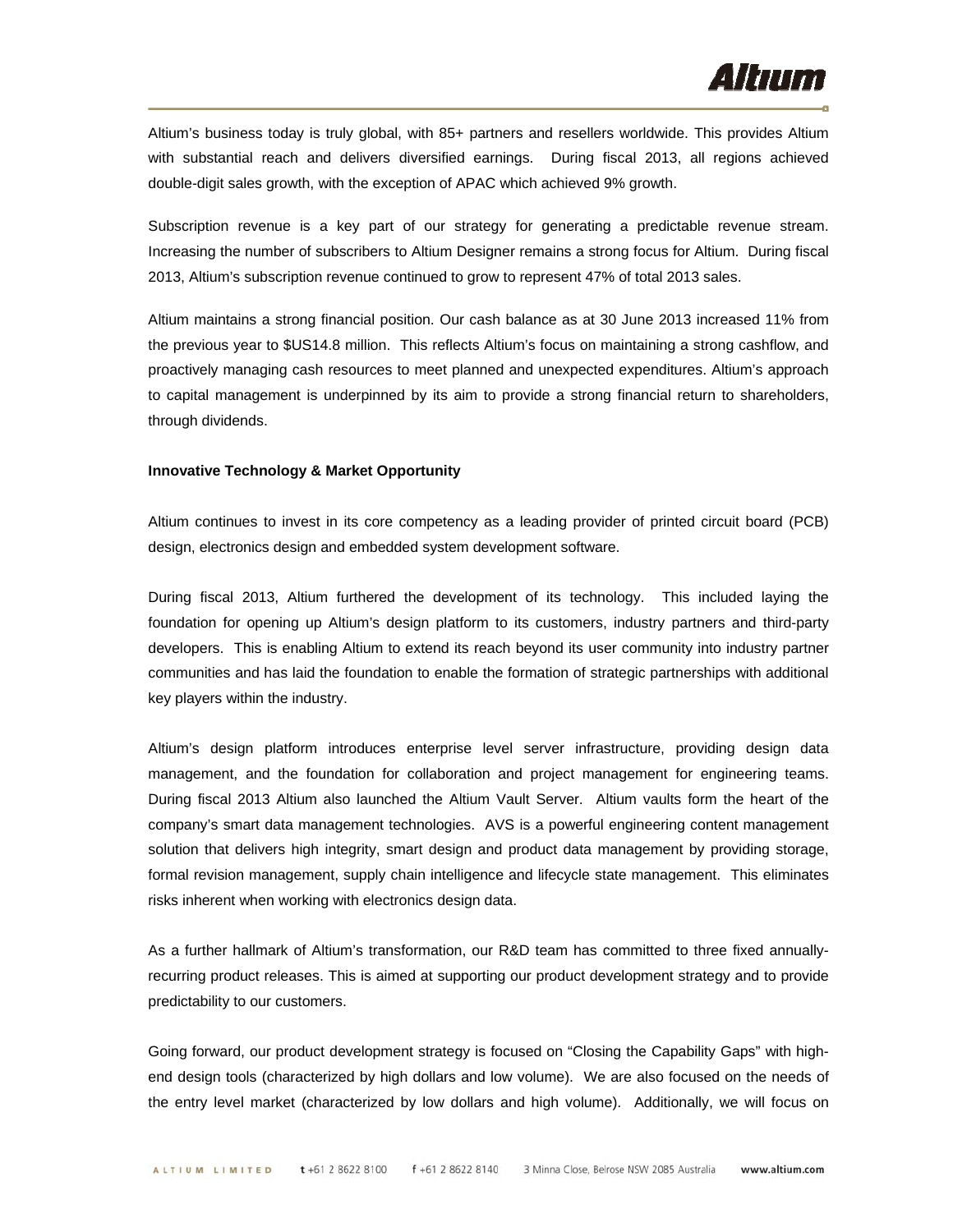developing strategic partnerships that will allow Altium to access the user communities within the entrylevel market.

The emerging market for product design for the Internet of Things (IOT) remains firmly on Altium's radar. As a tool provider for the design of smart and connected devices Altium will seek to leverage its position as smart devices play a key role in the emerging IOT market.

## **Drivers of Growth**

Altium is well-placed to maintain momentum achieved during fiscal 2013. In looking forward, Altium will be seeking to drive growth in the following areas:

- Expand Altium's channel capacity through its reseller network, product offering and increase market share within its growing market segment. Our increasing reseller network is expanding our ability to reach customers.
- Expand Altium's strategic sales through a global key accounts sales team and deliver product customization services through its R&D. Our product development strategy aimed at Closing the Capability Gaps with high-end design tools supports our expansion of strategic sales.
- Introduce a more sophisticated product delivery structure by restructuring Altium Designer into a suite of software products. We recognize that a one-size-fits-all approach is not in the best interests of our customers and that a suite approach will better serve our customers' needs.
- Leverage Altium's leadership position in embedded software, through its TASKING brand, to drive strategic sales. TASKING is a leading provider of compiler solutions to software developers within the micro-controller market. TASKING's development tools are predominately used within the automotive industry and the broader industrial market to program micro-controller based powertrain, driver assistance and safety related applications worldwide.

Altium will continue to pursue its strategy that has delivered a strong result for fiscal 2013. At the heart of this strategy is Altium's focus on building financial strength while pursuing customer-centric product development. Altium will also look to develop strategic partnerships within the electronic design automation (EDA) industry, chip vendors and part suppliers as it seeks to grow market share in the areas in which it already leads and as it expands its reach into upper and lower market segments.

#### **Conclusion**

The Board is very pleased with the operating performance of Altium for fiscal 2013. As a Board and on behalf of you, our shareholders, we acknowledge and express our appreciation of the efforts of Altium's